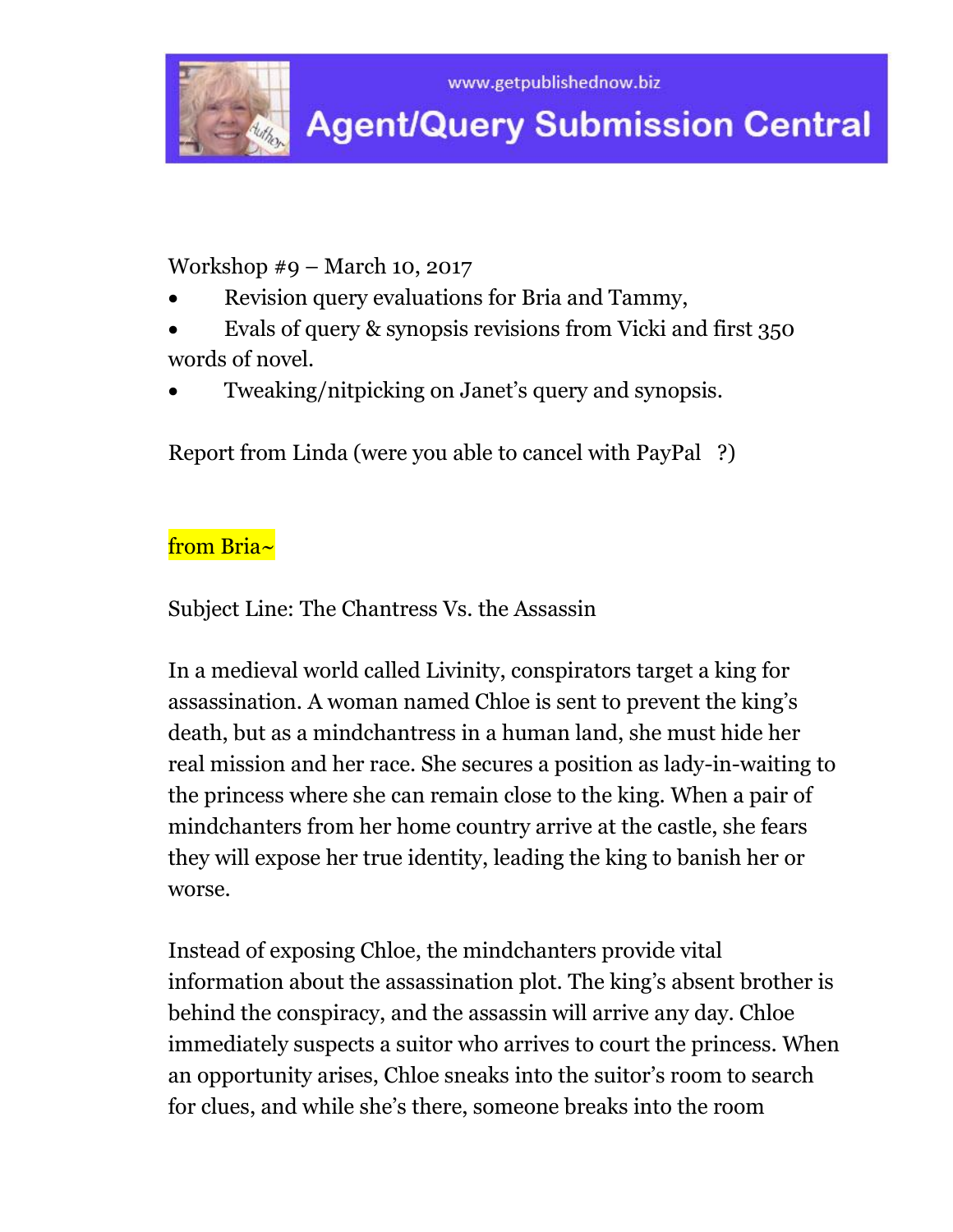through the window. The man is a fairie Chloe has never seen before, and he moves to attack her. She only has a moment to decide whether or not to use magic. If she doesn't use her powers, he might kill her before she can get away. If she casts spells to stop him, she will save the king, but everyone will know who she really is: a chantress. No matter what she decides, the cost could still be her life.

*Livinity (Book One),* epic fantasy, is complete at 118,000 words targeting an adult audience. At the Royal Palm Literary Awards in 2011, *Livinity* earned First Place in the Unpublished Fantasy category. Books Two and Three are still in-progress. Over a dozen of my short story publications have appeared in anthologies and literary magazines. I earned my Bachelor of Arts from Flagler College where I majored in English with a minor in Creative Writing. I also graduated magna cum laude and received the English Department Award. As an active member of the Florida Writers Association, I lead the St. Pete chapter and a critique group. At St. Pete Running Company, I'm employed as a blogger and customer service manager.

I would love to send you further materials at your request. Thank you for your consideration.

Sincerely,

Bria Burton [www.briaburton.com](http://www.briaburton.com/)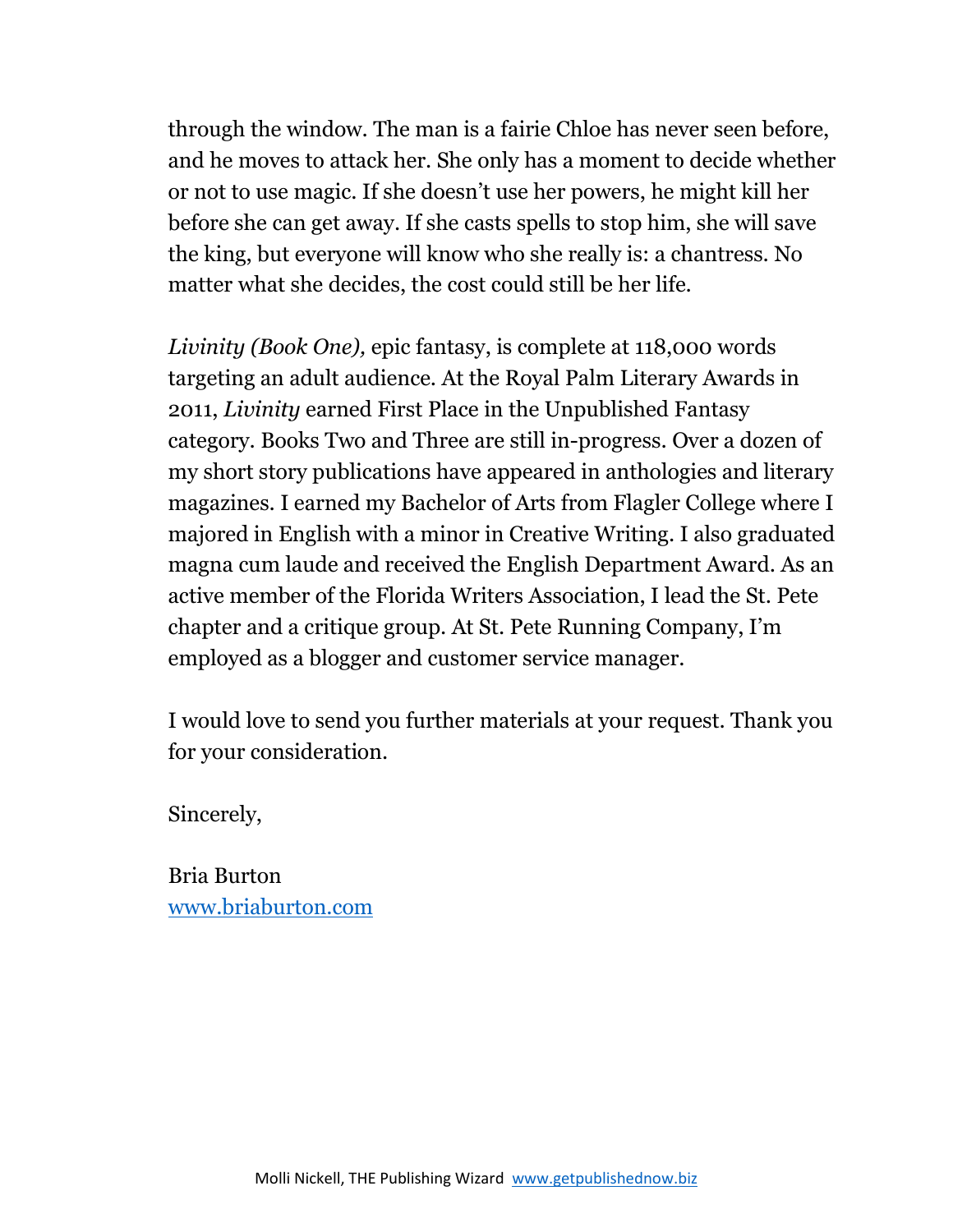STORY CORE:

**Who** is the main character? Chloe **What** does she want? To save the King Why does she want it? Given this purpose from . . . mission . . .or else Kingdom could be destroyed by wrong leader taking over the throne. Repercussions could be world wide. Why? Evil will become the new norm. Worldwide. All kingdoms share the same physical location. **What** stands in her way? Limitations because if humans find out about her gifts, she might be considered devil, sent away, or killed. **What** happens if she doesn't get what she wants? Destroy the entire planet/island for everyone of all ilks.

Subject Line: The Chantress Vs. the Assassin Lone chantresses mission. Mission impossible: Chloe vs the kingdom killers

(Can you make this more intriguing? Is Chantress a well-known word in fantasy novels?)

In a medieval world called Livinity, conspirators target a king for assassination. A woman named Chloe is sent to prevent the king's death, but as a mindchantress in a human land, she must hide her real mission and her race. Question: **Is Livinity a human world?** HUMAN AND FAIRY She secures a position as lady-in-waiting to the princess where she can remain close to the king. When a pair of mindchanters from her home country arrive at the castle, she fears they will expose her true identity, leading the king to banish her or worse. WHAT IS SO TERRIBLE ABOUT BEING BANISHED? WILL FANTASY READERS KNOW WHAT A MINDCHANTRESS IS?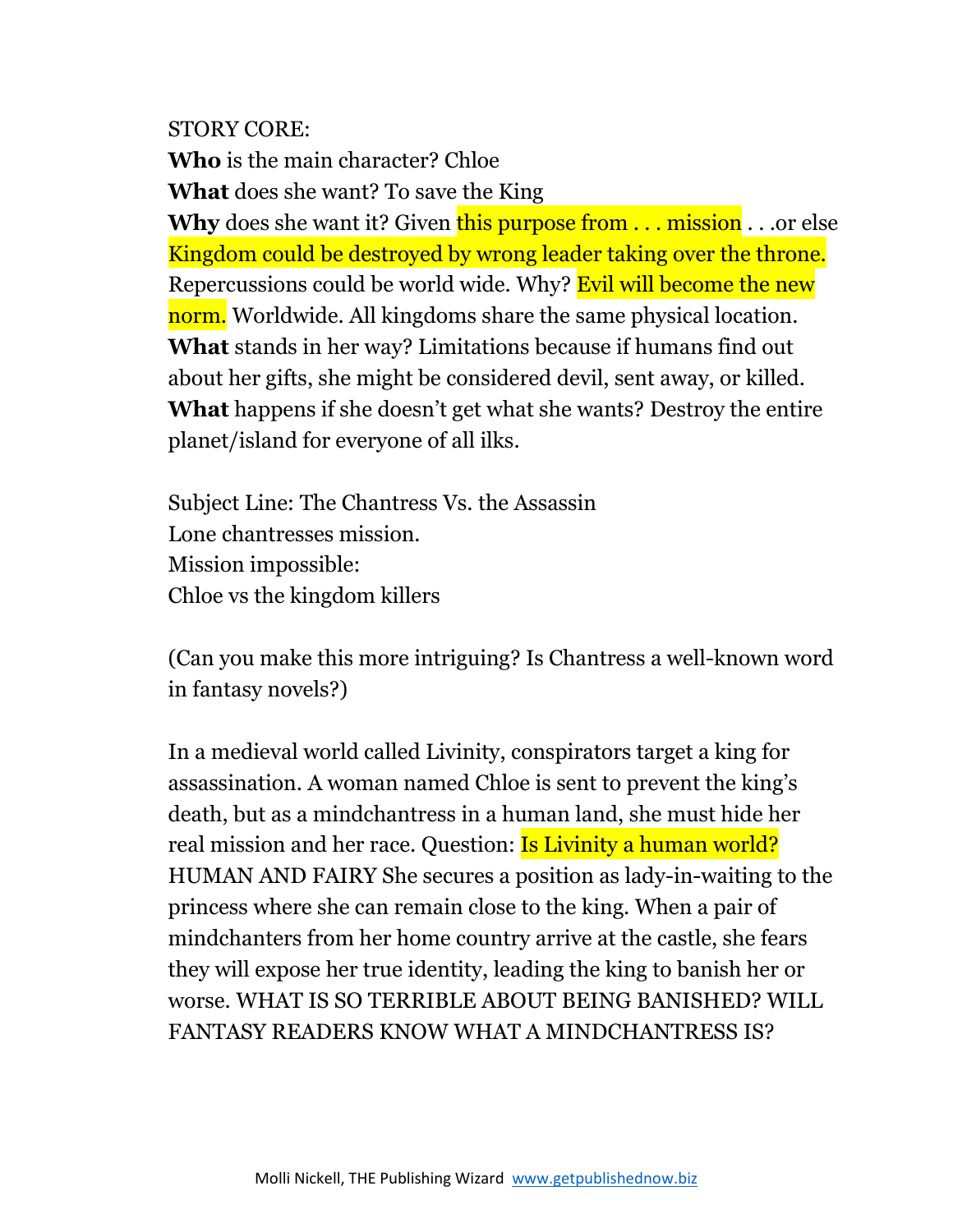Tease here might be that she must achieve this mission to preserve the status quo. The future of her country and that of the humans is at risk.

Agent reveal, Chole is really a fairy.

In midevil Levinity, conspirators target the king for assassination. Chloe, a mindchantress, becomes lady-in-waiting to the princess so she can protect the king. But, when mindchanters arrive at the castle, she fears exposure of her true identity, which would lead to banishment or worse.

STILL UNCLEAR AS TO THE PERIL OF BANISHMENT. Or, are failed mindchanter/protectors send to some terrible place?

Instead of exposing Chloe, the mindchanters provide vital information about the assassination plot. The king's absent brother is behind the conspiracy, and the assassin will arrive any day. Chloe immediately suspects a suitor who arrives to court the princess. When an opportunity arises, Chloe sneaks into the suitor's room to search for clues, and while she's there, someone breaks into the room through the window. The man is a fairie Chloe has never seen before, and he moves to attack her. She only has a moment to decide whether or not to use magic. If she doesn't use her powers, he might kill her before she can get away. If she casts spells to stop him, she will save the king, but everyone will know who she really is: a chantress. No matter what she decides, the cost could still be her life. THIS IS ONLY ONE EVENT. WHAT IS AT STAKE IF THE KING IS ASSINATED? HOW WOULD EVERYONE KNOW WHAT SHE HAS DONE IF SHE PROTECTS HERSELF? WHY DOES THIS THREATEN HER LIFE? I'M NOT FEELING THE PERIL. CAN YOU GO DEEPER?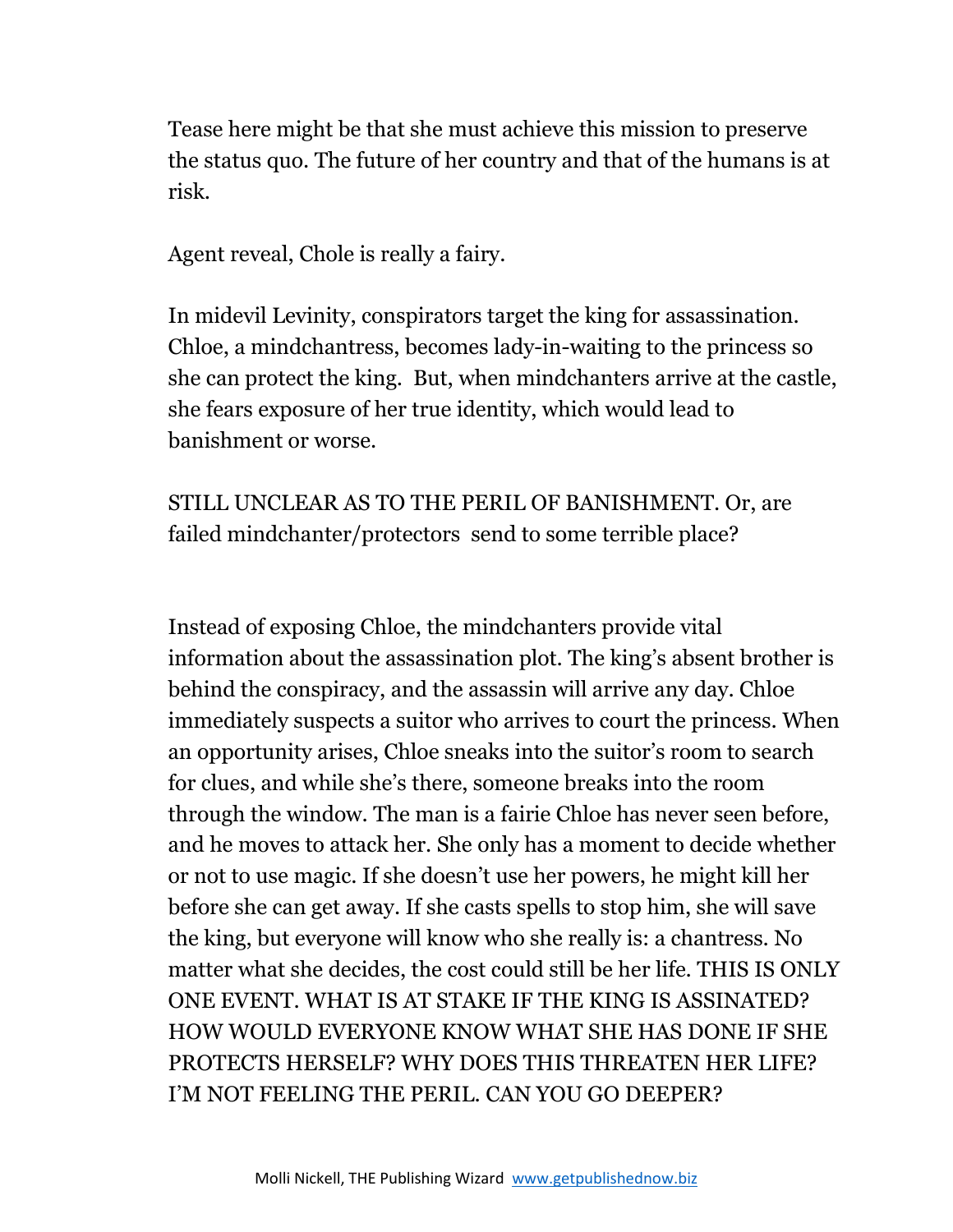## What happens if the king is assassinated?

### Decision whether **save the kingdoms or save herself.**

*Livinity (Book One),* AN epic fantasy, is complete at 118,000 words targeting an adult audience. LENGTH WILL BE A PROBLEM. At the Royal Palm Literary Awards in 2011, *Livinity* earned First Place in the Unpublished Fantasy category. Books Two and Three are still inprogress. Over a dozen BE SPECIFIC of my short story DO YOU MEAN STORIES? publications have appeared in anthologies and literary magazines. I earned my Bachelor of Arts from Flagler College where I majored in English with a minor in Creative Writing. I also graduated magna cum laude and received the English Department Award. Maybe leave out academics. STATE YOUR ACADEMIC CREDS QUICKLY. As an active member of the Florida Writers Association, MENTION YOUR LIVE-STREAMING CLASS (OR WHATEVER THAT WAS) IN THE LAST YEARLY WRITERS' CONFERENCE. FLASH YOUR DIGITAL CREDS. PUT IN SPEAKING ENGAGEMENTS. I lead the St. Pete chapter and a critique group. At St. Pete Running Company, I'm employed as a blogger and customer service manager. REVISE TO MAKE THIS MORE CLEAR. I'M EMPLOYED AS A BLOGGER AND CUSTOMER SERVICE MANAGER AT ????? What blog activities?

Good to mention you have blogging and internet experience. This is becoming increasingly important to publishers as they consider how much the writer will be able to participate in the digital world. Put in all digital.

THANK YOU FOR YOUR TIME AND CONSIDERATION. I would love to send you further materials at your request. Thank you for your consideration.

Sincerely,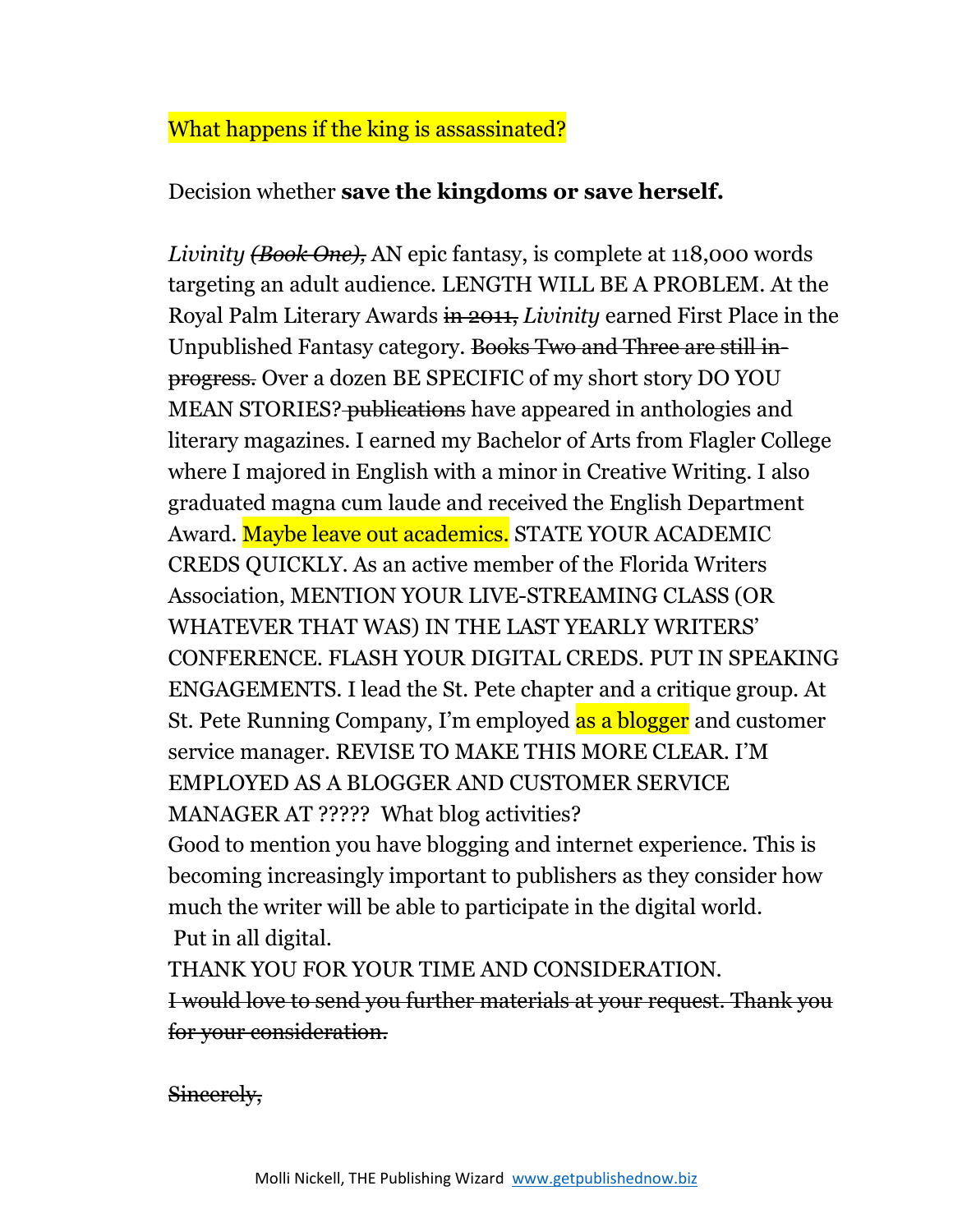Bria Burton [www.briaburton.com](http://www.briaburton.com/) WHERE IS YOUR FACEBOOK PAGE? LIST YOUR DIGITAL STUFF. DO YOU TWEET, OR SNAP OR ??? Twitter @bria\_ Instagram address Facebook address

#### From Tammy~

Subject line: ALL THE WORLD'S A STAGE AND ALL THE PLAYERS GAME.

#### **Story Core:**

Who is my main character? Dr. Olivia Greyson What does she want? She wants to heal emotionally. Why does she want it? Live without fear What stands in her way? Self-forgiveness What is the terrible or else that might occur if she doesn't get what she wants? Another wrong choice could lead to her demise and the death of another colleague

#### **The Shakespeare Murders:**

On a murky night a few years ago, former profiler, Dr. Olivia Greyson made a wrong choice that led to her partner's death. With a friend gone and her career shattered, Olivia left the FBI, for a life of academia. Time away has helped her work through some grief, but the image of her murdered colleague won't let her rest. When her former mentor calls to invite her back to the criminal battlefield, she contemplates her decision to **hide** away. Although reluctant to accept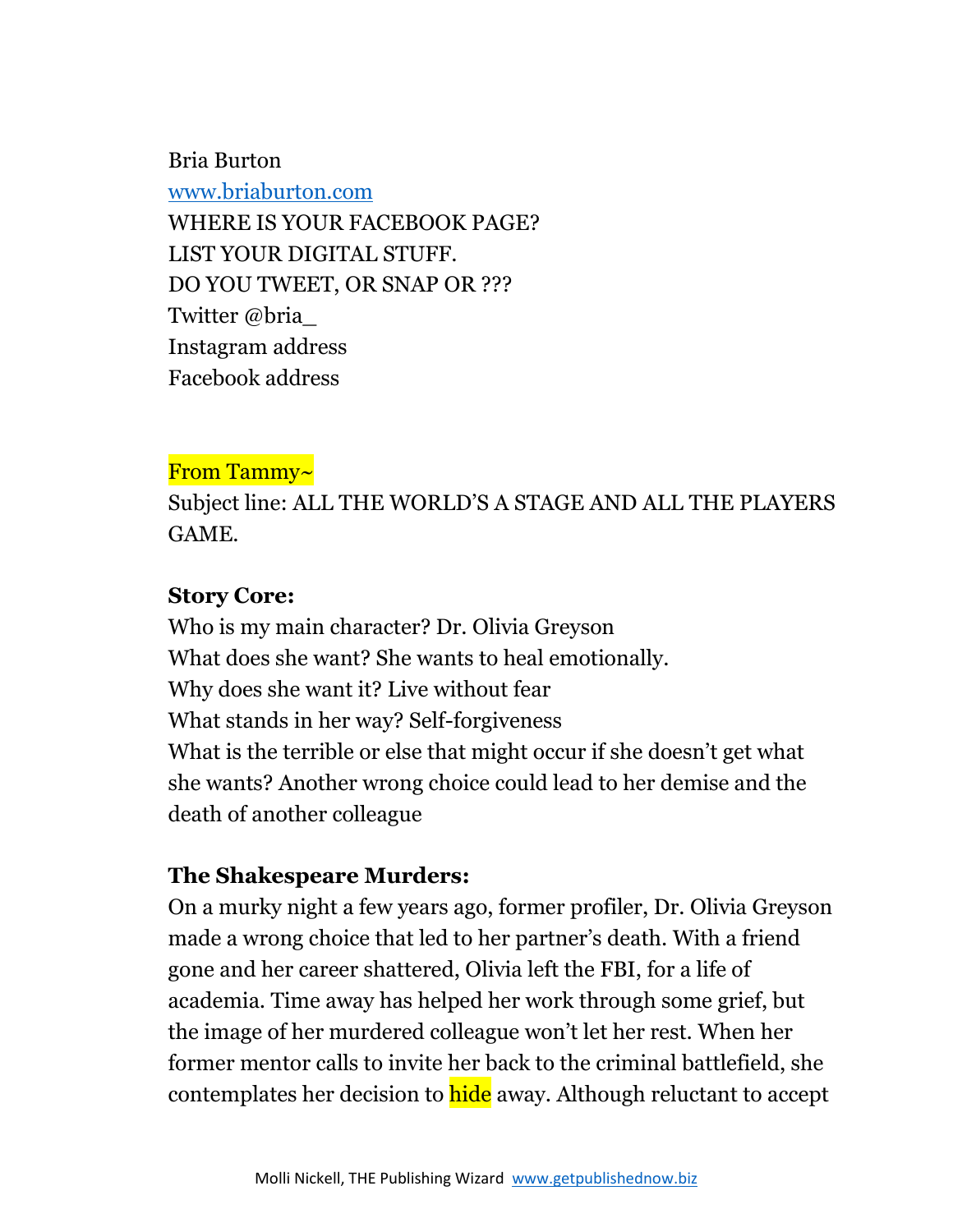his offer, Olivia knows the only hope of salvaging her reputation, and burying the past, is to return to the life she left behind. But, will this bizarre case cause more self-doubt and cripple her progress before she's had the chance to redeem herself?

A beautiful, young, redhead is brutally murdered. All clues point to a psychopath that terrorized Atlanta ten years ago, Olivia must determine if the killer dubbed "Shakespeare" has returned, or if a copy-cat is at work. All the victims are staged in sixteenth century Elizabethan gowns and clutched in each woman's hand is a different Shakespearean quote. THESE The cryptic quotes are the key to the killer's identity but, to find him she must first unravel the mystery of where the gowns came from. Olivia discovers more than she bargained for as the case takes her down several paths from a blackmarket adoption shelter, to a prominent senator with a long-buried secret, to the conspiracies that surround the identity of the real Shakespeare. As the case progresses, evidence disappears and when a young redhead from the coroner's office goes missing, Olivia fears the killer is close. Unsure who to trust, she starts to panic. She makes an impulsive choice that brings her face-to-face with the killer and puts her in a similar peril that led to her previous failure. This time she must alter the outcome if she and this young girl are going to make it out alive. Will Olivia be able to rewrite his twisted play before the curtain falls on her? (342 words)

The Shakespeare Murders is a \_\_\_\_\_\_\_ word crime thriller/mystery. My background is in scientific research. I've co-authored several peerreviewed articles. I am also an active member of a writer's critique group.

Thank you for your consideration Tammy Desjarlais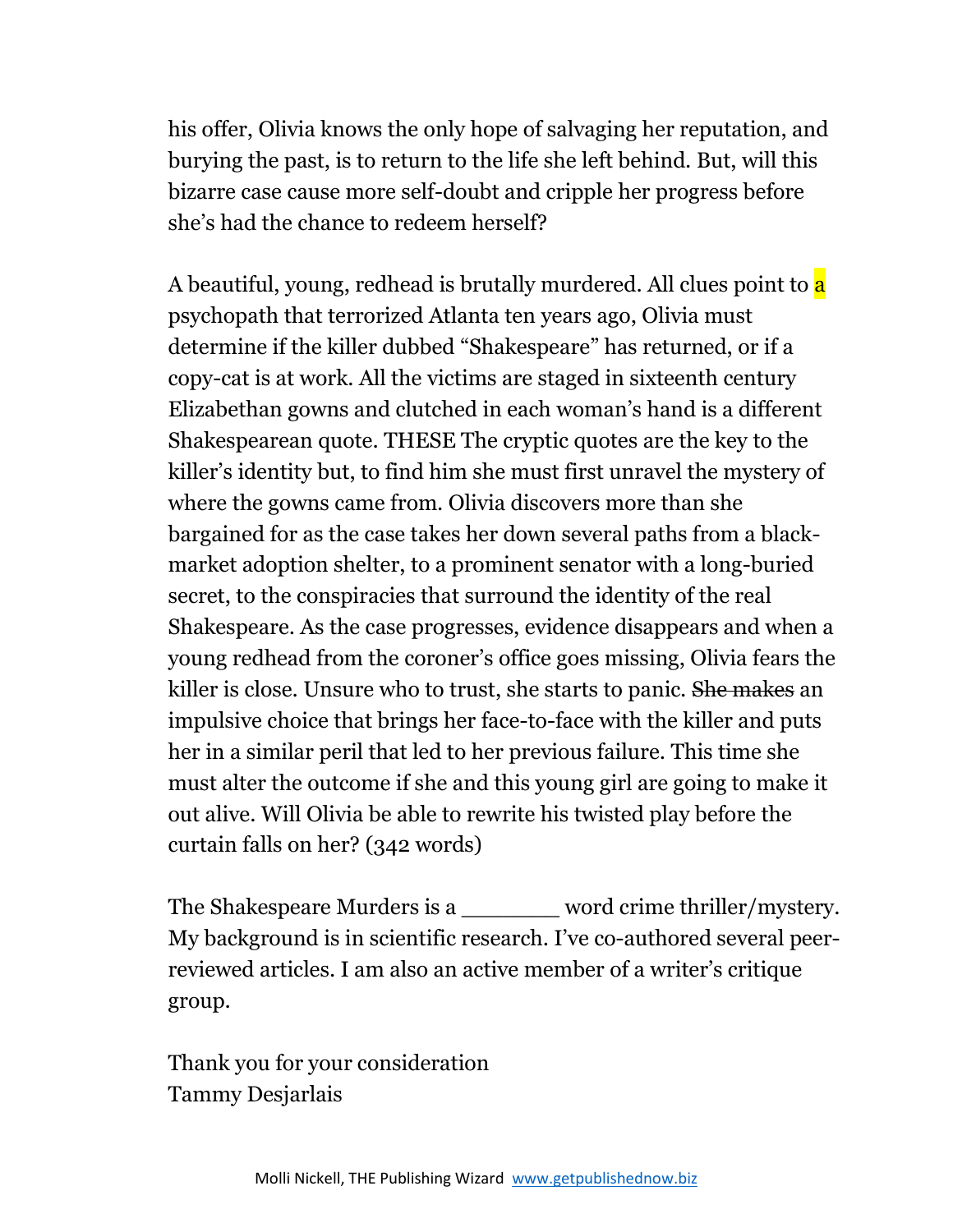## **Story Core:**

Who is my main character? Dr. Olivia Greyson What does she want? She wants to heal emotionally. Why does she want it? Live without fear What stands in her way? Self-forgiveness What is the terrible or else that might occur if she doesn't get what she wants? Another wrong choice could lead to her demise and the death of another colleague.

### **The Shakespeare Murders:**

On a murky night a few years ago, former profiler, Dr. Olivia Greyson made a wrong choice that led to her partner's death. With a friend gone and her career shattered, Olivia left the FBI, for a life of academia. Time away has helped her work through some grief, but the image of her murdered colleague won't let her rest. When her former mentor calls to invite her back to the criminal battlefield, she contemplates the WHAT DOES SHE CONTEMPLATE? CHOICE TO FAIL OR SUCCEED? her decision to hide LEAVE SAFE AND SECURE LIFESTYLE, JUMP BACK INTO FREY away. Although reluctant WHY RELUCTANT? to accept his offer, Olivia knows the only hope of salvaging her reputation, and burying the past, is to return to the life she left behind. But, will this bizarre case cause more self-doubt and cripple her progress before she's had the chance to redeem herself? But, will this bizarre case cause more self-doubt and cripple her progress before she's had the chance to redeem herself? THIS SENTENCE IS HEADING IN THE RIGHT DIRECTION, but needs to be clarified as to your meaning. Will this bizarre case redeem herself or cripple her further, pull her back into her past. Does she really want to step back on the stage into profiling/investigation. Or does she want to remain in emotionally safe world of academia/audience.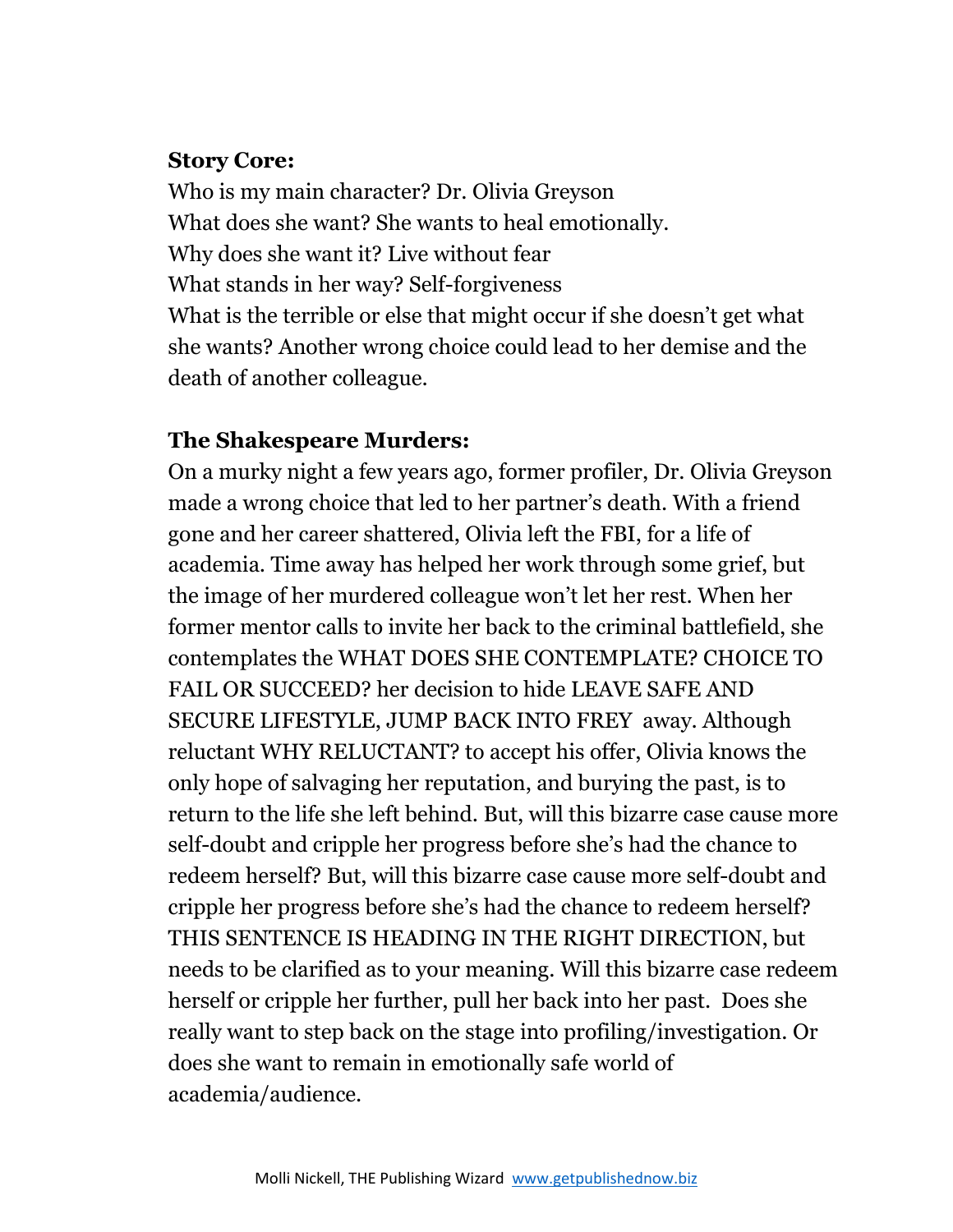NEED A BRIDGE, When Olivia MAKES THE DECISION TO STEP BACK begins her investigation, she's shocked to discover the brutal murder of this young redhead is eerly similar to events ten years earlier. A beautiful, young, redhead is brutally murdered. All clues point to a psychopath WHO that terrorized Atlanta ten years agoPERIOD, Olivia QUESTIONS, HAS THE SHAKESPEARE KILLER RETURNED, OR IS THIS THE WORK OF A COPY CAT. must determine if the killer dubbed Shakespeare has returned, or if a copycat is at work. AS BEFORE, THE VICTIM'S DEATH HAS BEEN ELABORATELY STAGED, AND SHE WEARS AN ELIZABETHAN GOWN. CLITCHED IN HER HAND IS A SHAKESPEARE QUOTE ABOUT . . . . . (QUESTION: does the quote play an important part in this case? If so, can you reveal it to allow your reader to also ponder the meaning?) All the victims are staged in sixteenth century Elizabethan gowns and clutched in each woman's hand is a different Shakespearean quote. The cryptic quote ABOUT (Ahah! Reveal it here!) probably reveals the killer's identity. But to are the key to the killer's identity but, to find him she must first DISCOVER unravel the mystery of THE GOWN'S SOURCE. where the gowns came from. Olivia discovers more than she bargained for USE A DIFFERENT PHRASE INSTEAD OF USING THIS "OVERUSED ONE" don't use this trite as the case PROPELLS takes her down several paths from a black-market adoption shelter, to a prominent senator with a longburied secret, to the conspiracies that surround the identity of the ORIGINAL SHAKESPEARE KILLER. real Shakespeare. As the case progresses, evidence disappears and when a young, redhead from the coroner's office (ALSO A REDHEAD) goes missing PERIOD, Olivia fears the killer is close. Unsure who SHE CAN to trust, she starts to panic AND MAKES . She makes an impulsive choice that brings her face-to-face with the killer COMMA, and puts her in a SITUATION similar peril SIMILAR TO THE ONE that led to her previous failure.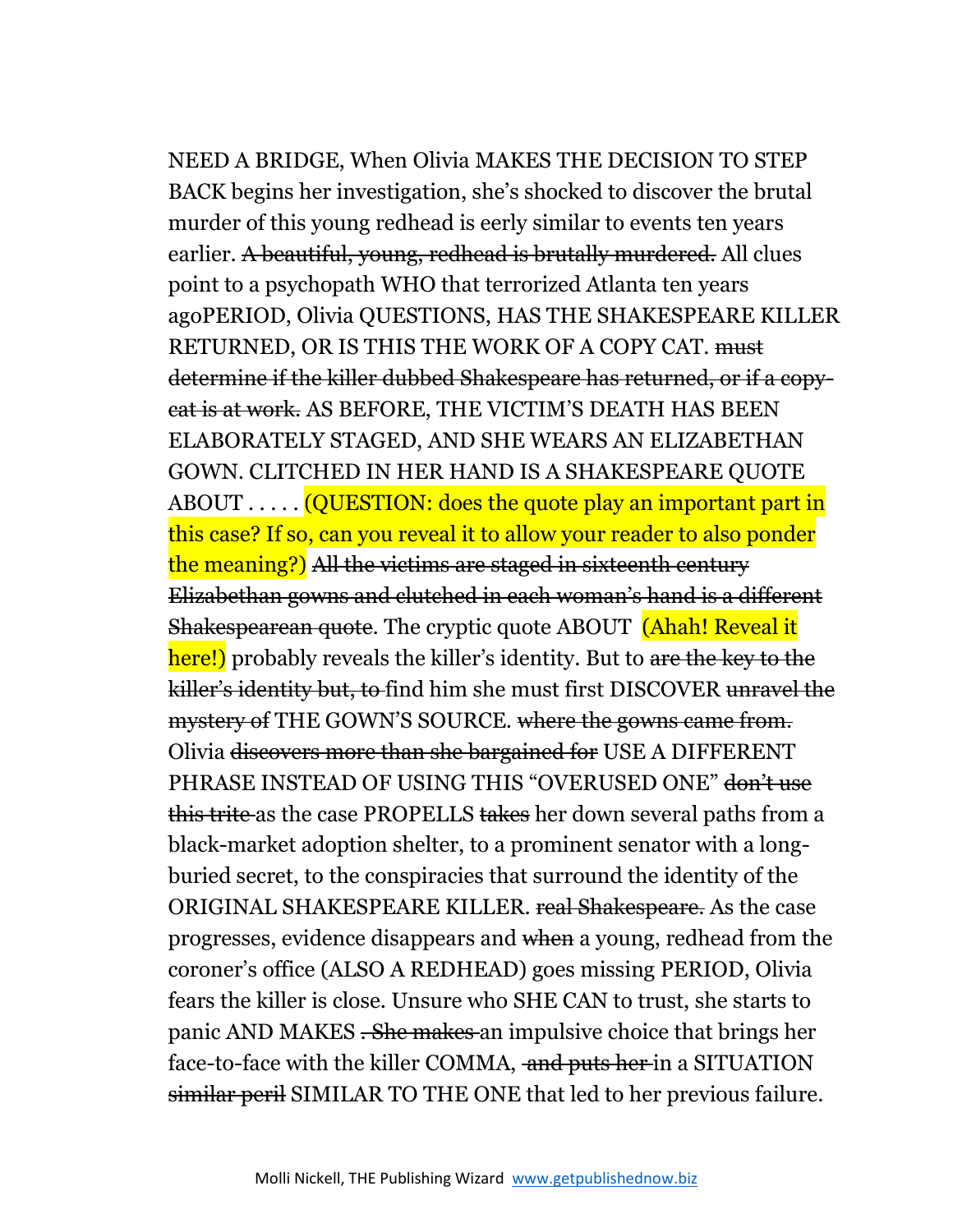HOWEVER, This time she must alter the outcome if she and this young girl WHAT YOUNG GIRL? IS THERE A LINK BETWEEN HAIR COLOR AND THE KILLER? are going to make it out alive. Will Olivia be able to rewrite his twisted play before the curtain falls on her?

Question ABOUT THE RED HAIR. Make sure you are clear that red hair is one major clue to finding the killer.

The Shakespeare Murders is a \_\_\_\_\_\_\_ word crime thriller/mystery. My background is in scientific research. I've co-authored several peerreviewed articles. FIND ANOTHER WAY TO TELL ABOUT YOUR BACKGROUND SO IT EASILY LINKS TO THE CORE OF YOUR STORY. I am also an active member of a writer's critique group.NAME YOUR WRITERS' GROUP.

Thank you for your TIME AND consideration

Comments or questions?

TAMMY Facebook Submissions Central weekly writers' workshops Mystery Writers Association of America

## From Vicki

It followed her to school one day, breaking all the rules. Who is the story about: Sadie What does she want: to fit in like a normal teenager What stands in her way: lack of self-esteem What is the terrible or else: Suicide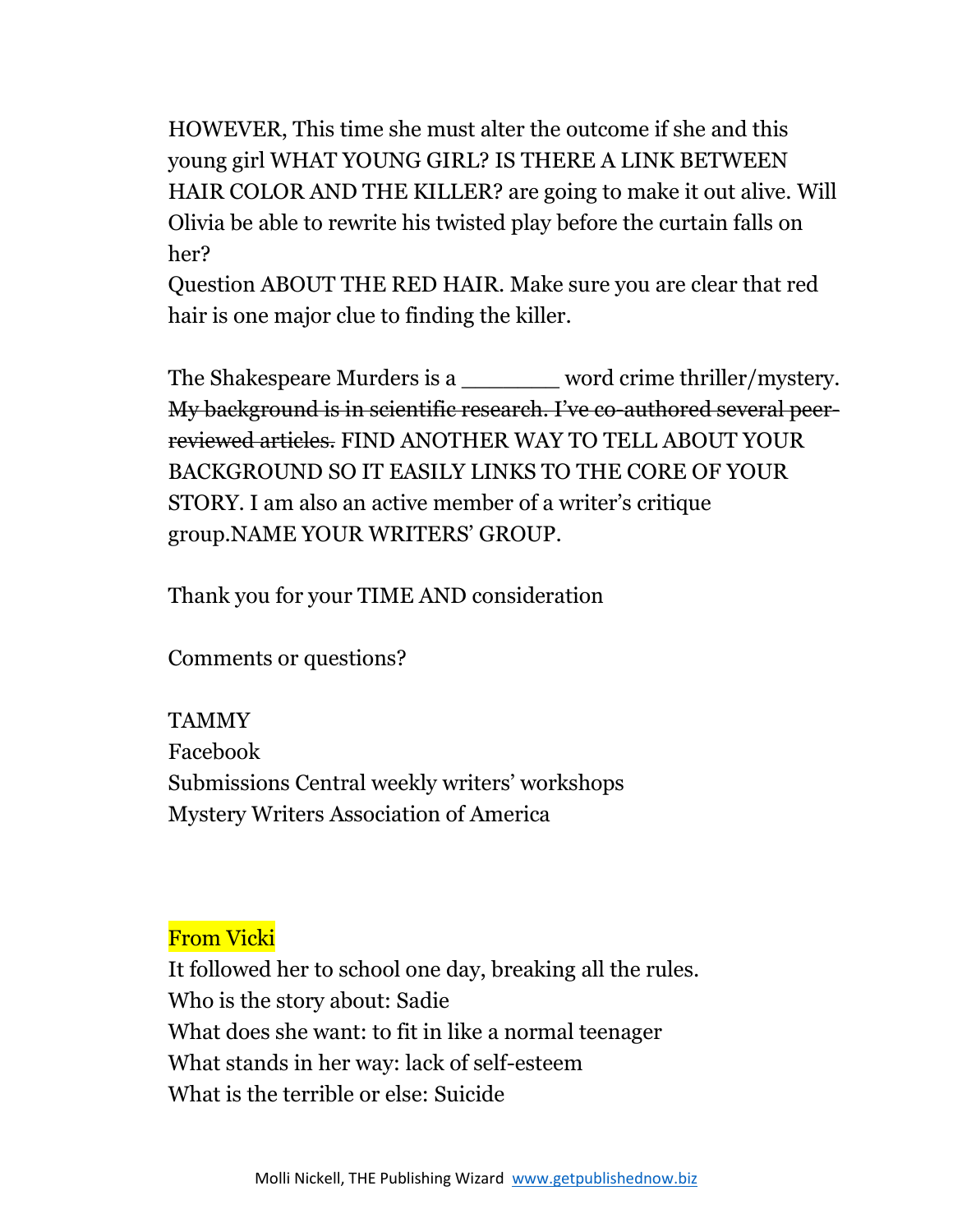### **Query**

Born with cerebral palsy Sadie hides her disability behind long skirts. Her peers taunt the "cripple geek" whenever she wobbles by, and Sadie endures a painful life of loneliness. Until Finn, a British exchange student arrives. He sees beyond Sadie's walk and insecurities. Sadie finds laughter, learns to cheat at poker, and together they harmonize on her original songs. When the school year ends, Finn returns home. He vows to visit, but Sadie's convinced she'll never see him again. Sent to her grandmother's Catskill Mountain house for the summer, the isolated setting is the perfect refuge to end her life. Yet in the forest, as at school, Sadie senses someone watches.

## NEED A BRIDGE HERE. USE THE WORD WATCHES. FORCE IS NOT THE SAME THING.

NEED TO INCLUDE THAT SHE does attempt suicide, but is thwarted in an unusual manner (ick). She meets the **watcher** who thwarted her suicide attempt, a hand-sized fairy named Devilia. Drawn together by their common need to belong, Sadie and Devilia begin a tentative relationship that evolves as they become companions, and then friends. When school begins, Sadie allows Devilia to live with her in the city. Although Devilia promises not to use her fairy magic, she disobeys. On a field trip to the Natural History Museum, Devilia lures hundreds of butterflies to land on Sadie. They lift her skirt, revealing Sadie's crooked legs. The event goes viral. Humiliated, Sadie feels even more like a freak. Finn IMs "How cool! Wish I'd been there." He reveals that he's helping a mate sell "merchandise" so he can buy a plane ticket to visit her. Intuition tells Sadie that Finn's dealing drugs. SHE BEGS Devilia to HELP HER stop Finn. ASAP. Devilia, ALTHOUGH terrified she'll die in the cyber world, conjures fairy magic and disappears in a flash of energy AS SHE EMAILS herself to Finn. Sadie waits and waits, messaging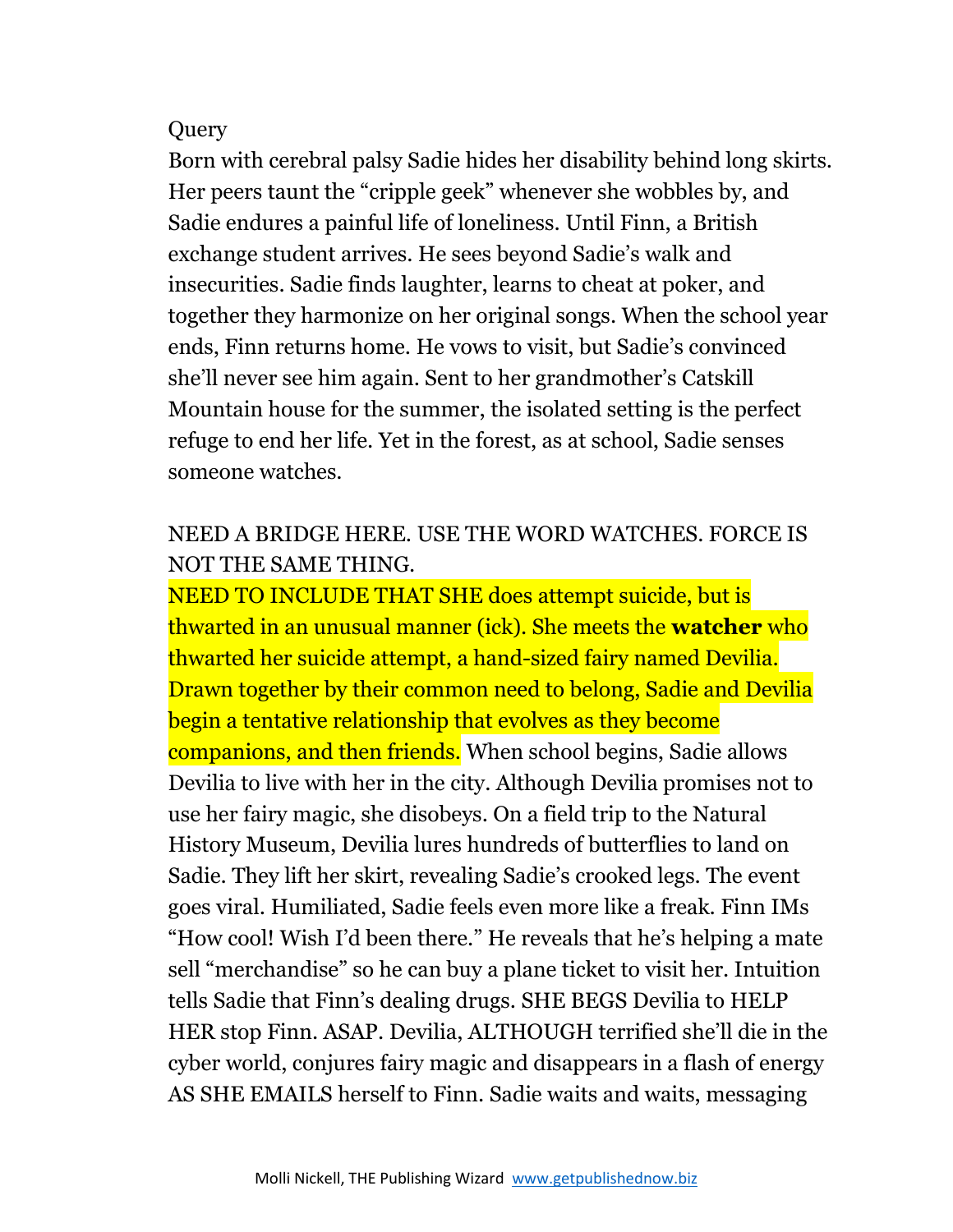Finn frantically. No response. Finn is gone. Devilia is gone. And without them in her life, Sadie also wants to be gone.

My YA novel "Crooked" is complete at 73,000 words. I'm a member of SCBWI, attend writers' conferences and workshops, and have participated with a Writer's Group and writing partners since 2004.

Thank you for your time and consideration.

### Synopsis:

After swallowing a handful of pills, Sadie wakes, dazed from a failed suicide. An unseen entity follows her every move. Her computer SHOOTS electrical flashes and her iPod turns itself on, playing Beatle's songs. Sadie finally discovers her culprit, DEVILIA, a mischievous hand-sized fairy. LIKE SADIE, ALONE IN A TEENAGE WORLD, DEVLIA WHO FEELS LOST IN THE HUMAN WORLD, yearns to belong.

Sadie develops a fondness for Devilia. Their cautious alliance leads to companionship. At summer's end, Sadie allows Devilia to live in her room IN NEW YORK. Curious about Sadie's world, Devilia demands to attend school. Sadie's sets forth strict rules; stay invisible in public and no magic. Devilia agrees. But when a group of girls tease Sadie, Devilia uses her invisibility to disgrace them in front of their peers. They take their anger out on Sadie, pushing and shoving her. Sadie's rage explodes. She fights back, with the assistance of the unseen Devilia. Sadie's shocked at the fairy's strength, and worries the girls may plan their revenge.

Then, during a field trip, Devilia CAUSES is the cause of a small miracle involving butterflies, and Sadie becomes a YouTube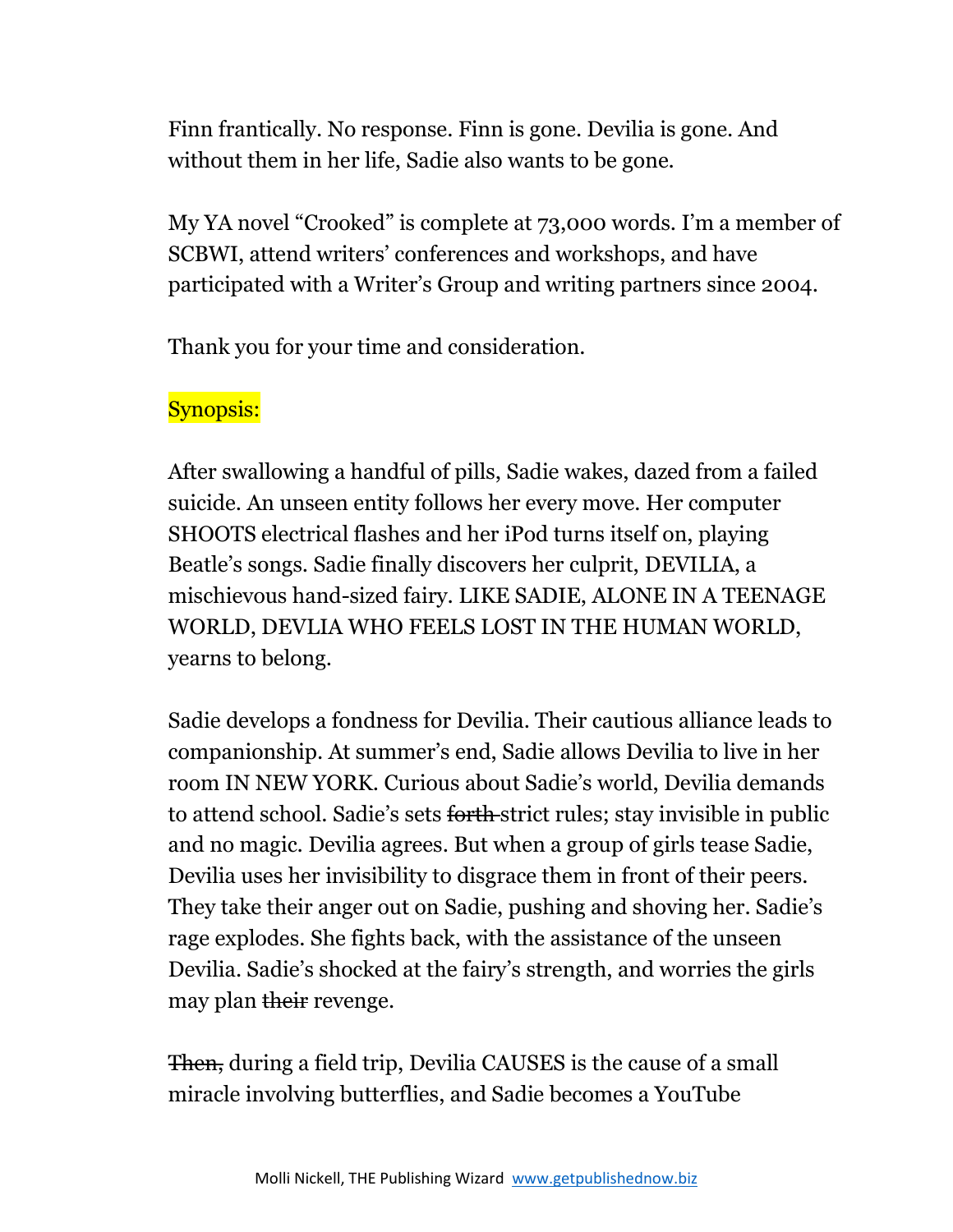sensation. Television stations clamor for HER Sadie's story but she avoids them. Her "girl torturers" create a Facebook page LABELING calling Sadie a witch. Sadie blames Devilia, and wants her gone. But could Devilia survive in the city without Sadie? And could Sadie release this small being who fills her life with adventure as well as complications, and joy?

To add to her troubles, Finn has been busy hanging out with a nefarious character that he HAD met in the summer. Although he doesn't tell Sadie, she knows he has been dealing drugs. When Sadie senses something big is going down, she begs Devilia to fly through the Internet and stop Finn from ruining his life. Devilia arrives just in time to interrupt a major drug transaction by starting a fight. She is critically injured. Determined to save Devilia, Finn uses the drug money to fly to New York, and meetS Sadie in the Catskills the next day. They carry Devilia to her magical garden with a healing stream, and try to revive her, but Devilia slowly fades to nothing. Although mourning the loss of her friend, Sadie can no longer evade reporters. The next evening on a talk show on national television, Sadie blurts out "It was a fairy that caused my miracle." At that moment, Devilia flies out of Sadie's pocket. In a frenzy of confusion cameras crash, lights explode, and staff and crew TRY TO CAPTURE DEVILIA, WHO FLEES. chase Devilia, trying to catch her. Devilia flees. Sadie and Finn escape back to Sadie's apartment AND WAIT ON THE ROOF FOR DEVILIA TO RETURN. At the moment when Sadie and Finn kiss for the first time, Devilia fills the sky with shooting stars, bids them farewell and flies away on her own journey. Hours later, on the rooftop, they anticipate Devilia's return. She finally arrives. The sky fills with shooting stars as Devilia bids them goodbye, and flies off ready for her own journey. Sadie and Finn kiss. Finn returns home and is off-to the discipline of boarding school. Weeks later, Sadie Skypes Finn telling him she's won a role in the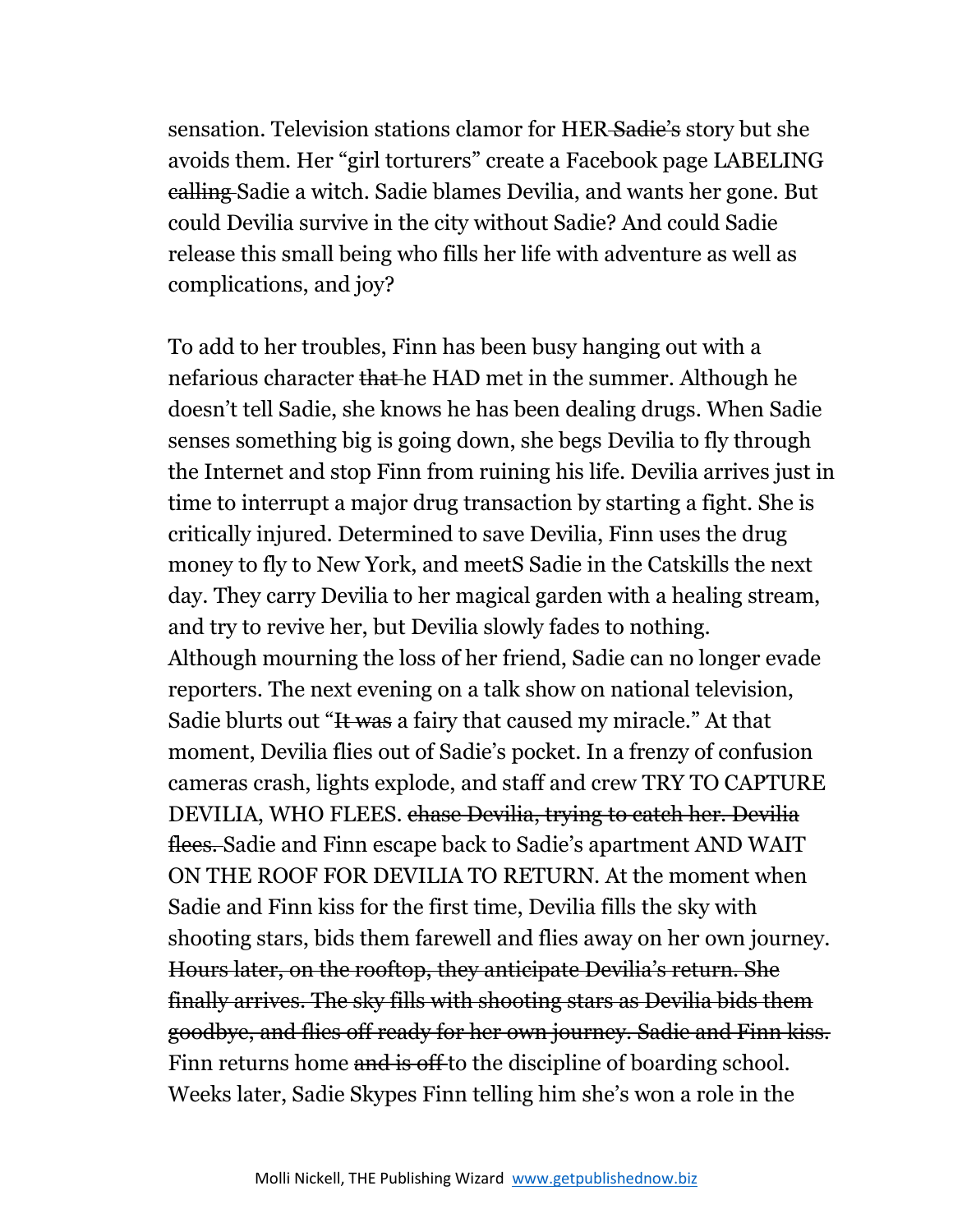school play. She reveals her costume: a body hugging t-shirt and red tights.

### **Chapter One**

A screen door slammed and Sadie burst out wearing a worn leather knapsack, its straps pulling on her bony shoulders, jutting her chest forward. Her legs dragged left, right, left, right turning her body into a human metronome. She carried a muffin in one hand, and balanced a hot mug in the other. Her thick mane of long chocolate curls hung in front of her face and cascaded down her back, bouncing with each step. NICE DESCRIPTION OF SADIE.

*\*\* I follow her and she rocks this way and that. She gives Devilia dizzyspins. \*\** 

"Ouch!" Sadie yelled as something pulled her hair, causing her to lose her balance. Her hot tea splashed and she dropped her muffin, stepping on it. "Damn!"

\*\* Ha ha! Devilia gave her a spillmess. \*\*

"Oh great!" Sadie slammed her mug on a tree stump beside the stream. She rubbed the back of her head. "What the hell kind of bug was that?" After tossing her knapsack on a large hammock beside the waters' edge, she inspected her crushed muffin while massaging her burnt hand. "Nice gourmet breakfast Sadie," she mumbled, reaching down to recover edible crumbs, and resenting how people took bending down for granted.

\*\* Her legs swishswish when she walks. Again I pulltug on moppy hair and she cries GO AWAY BUG and flings her arms at Devilia. My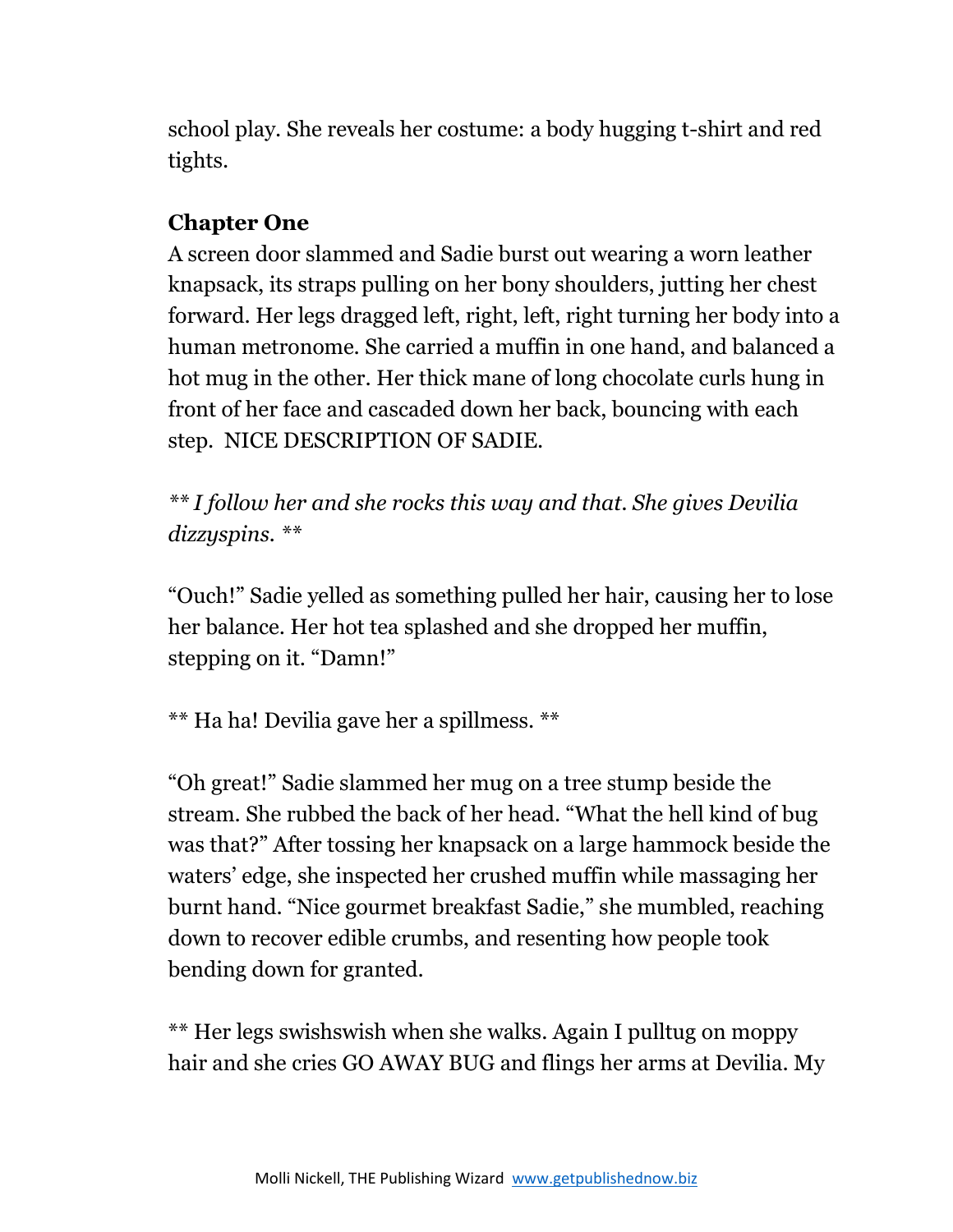wings carry me head first into an orange daylily. Ouch. Her fault! I settlesit inside tall petals and it becomes a perfect spot for me to observe her. \*\*

Something flew under Sadie's hair, flashing into her face, and getting caught in her curls. "Ooh, ooh…" The thing seemed too large to be a bug, but after enough wild slaps it flew away. Sadie tossed all of her hair over her head, shaking it out frantically. In the past, her avalanche of hair shielded her, blocking people from seeing in. Here, it was just a giant bug magnet. Once she calmed down, Sadie noticed a hummingbird sipping nectar from a daylily. "Was that you?"

\*\* I fly back under scraggletangled hair. This time Devilia is careful not to touch any part of her. Now I can stare. She breathes on me the smell of cinnamon. Her skin glows a perfect color of moonflower. She has deep greenbrowngolden eyes. I want her to be dumbstupid. Devilia is worried that might not be so. \*\*

379 WORDS TO HERE. At this point, will a reader know what this story is about? Remember, others will not have read your query or synopsis which tells your story fully.

Comments about what is this story about. Might be about Devilia, the fairy. Didn't quite get that Devilia was referring to herself.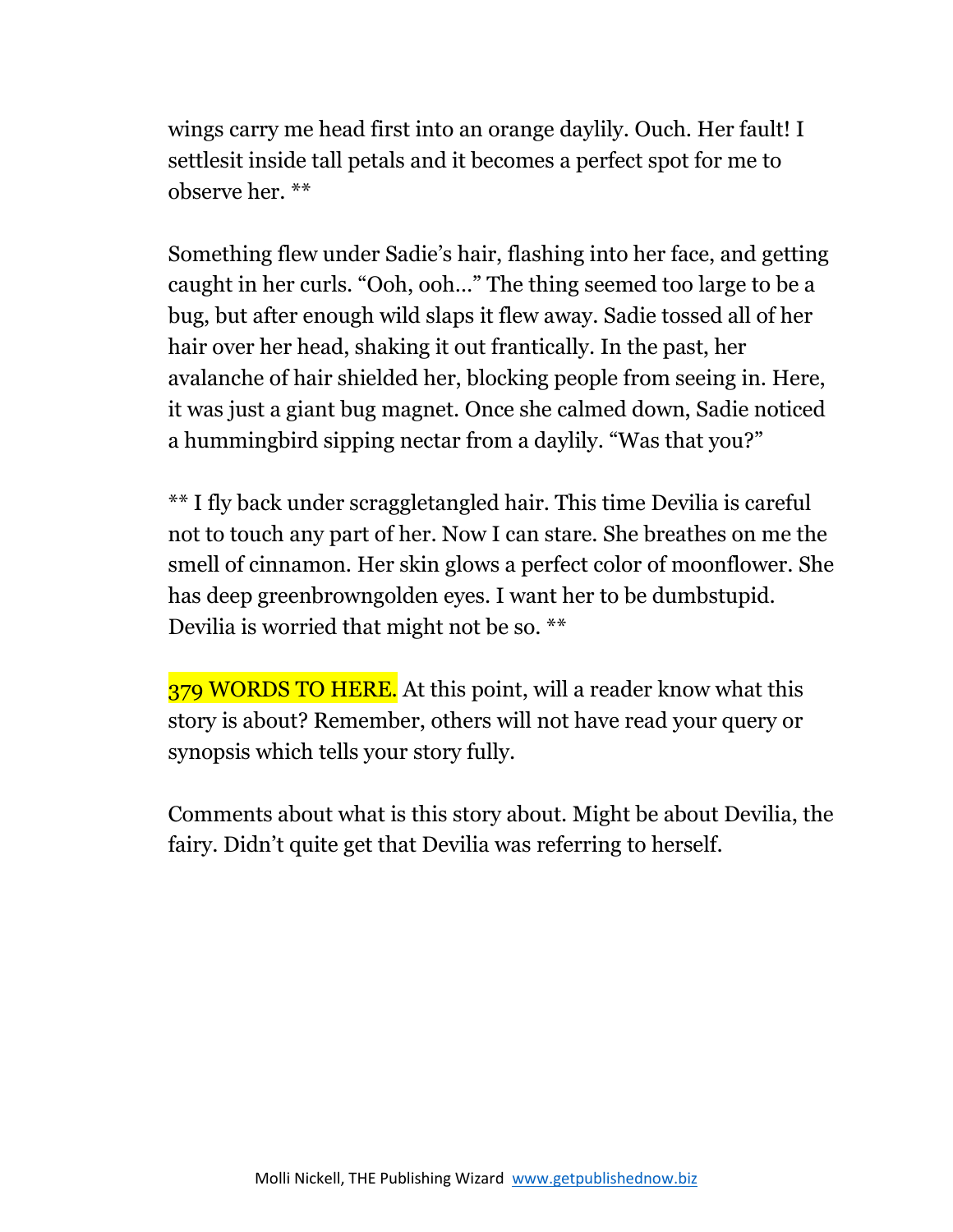Tell her conflict in email to Finn. Open with that. Sadie is in the bedroom. She is thanking him.

Finn answered.

Grandmother/someone one comes into the room, and caresses her check, expresses caring.

Devilia expresses jealousy. Why such a fuss over the being with the xxxx walk and haglyscraggly hair.

Devilia wonders about this strange girl. She is curious. Hasn't seen young girl before. Doesn't walk like anyone she has never seen.

PROBLEM: Introducing Devilia in this way sucks attention away from Sadie. Is there another way to do this? Perhaps using email to Finn to say goodbye?

Hmmmm. **Vicki, let's talk about the story you want to tell.** The one that is screaming and yelling to get out. Could it be more about Devilia than Sadie? Could you tell this story with Devilia as the protagonist? Drawn to and befriending this scragglehaired human?

My intention is not to pull you away from the story you want to tell. The challenge for me is understanding exactly what that is.

**FOR NEXT EVAL ON 24TH, WRITE 350 WORDS LIKE YOU WANT AND WE'LL MAKE COMMENTS. Sadie in bedroom writing to Finn. Goes outside into forest in back into back of house. Devilia tries to look in her mouth. She vomits. Is she going insane. Spooked.**  Xxxxxxxxxxxxxxxxx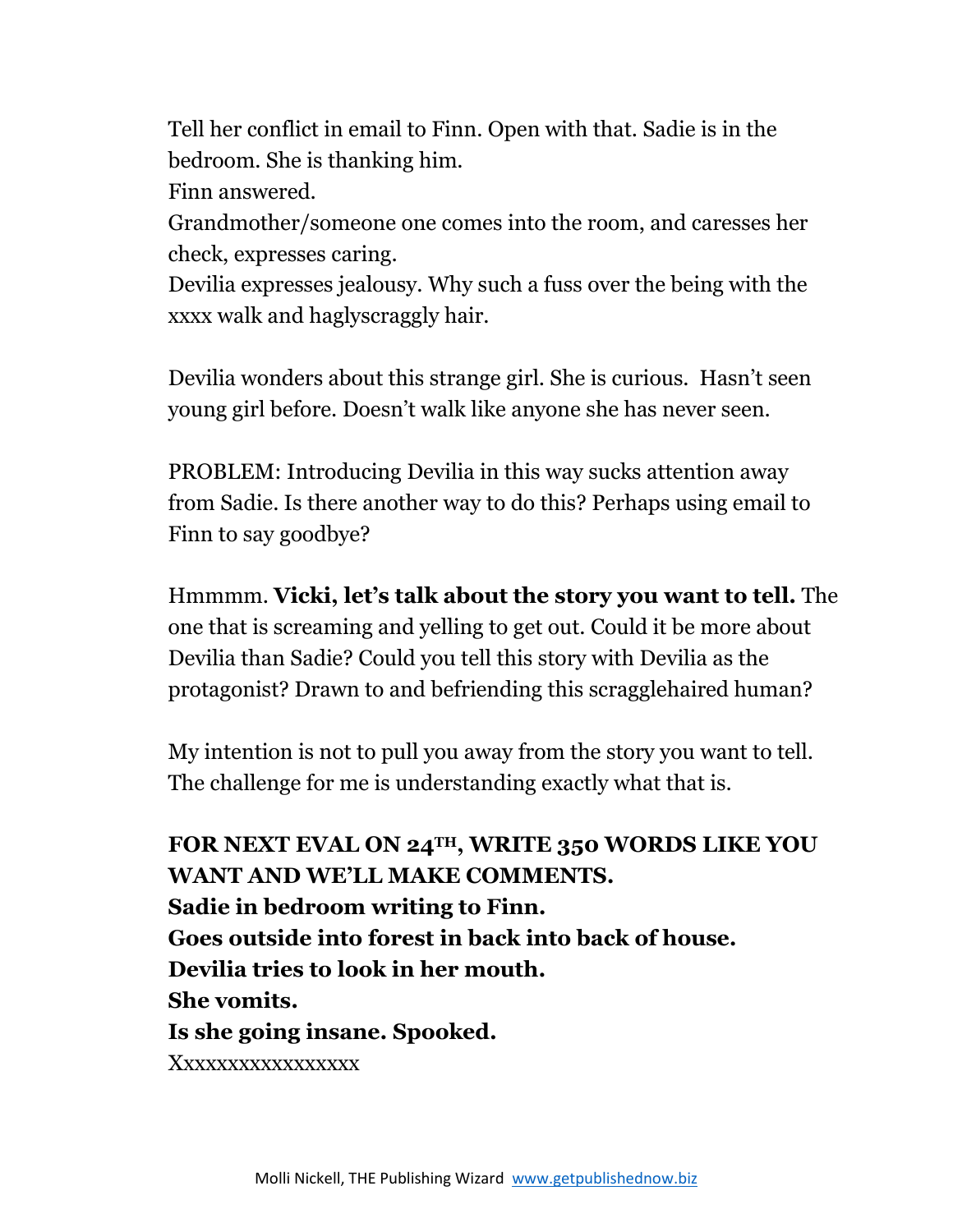## From Janet~

### SUBJECT LINE: Glass Promises

Professor Grace Stone was a new mother and happily married (or so she thought) when her husband and his mistress were killed IN A CAR ACCIDENT. The pressures of HER ACADEMIC CAREER AND single motherhood are multiplied for Grace when Lily, her four-yearold daughter, demands that Mommy "find her a daddy." As an orphan and the offspring of an illicit affair, Grace knows the heartbreak of rejection all too well. Is the possibility of love worth the cutting pain of glass promises?

Despite a persistent fear of being vulnerable again, Grace tries speed dating. She meets Beau Charvet, ALSO A VICTIM OF A CHEATING SPOUSE) another victim of a cheating spouse, but is reluctant to pursue a relationship with him. However, spurred by a strong attraction, she falls into his passionate embrace. At a ritzy charity event, Grace's uncanny resemblance to her dead mother causes an incident which reveals relatives she didn't know existed. She believes her days of longing for a family are over, but complications arise PERIOD because Beau is now her step-cousin and HIS SISTER another relative treats Grace like an unwanted bastard CHILD. Although mounting pressures force a break in their relationship, Grace is determined to secure a place in Beau's love-scarred heart. Will her efforts succeed or will she and Lily be forced to soldier on as a lonely family of two?

My 68,200 word completed romance, *GLASS PROMISES*, won third place in the 2016 Royal Palm Literary Award competition. I am a member of the Florida Writers Association, Romance Writers of America, Coral Springs Writers Group, a board member of the Florida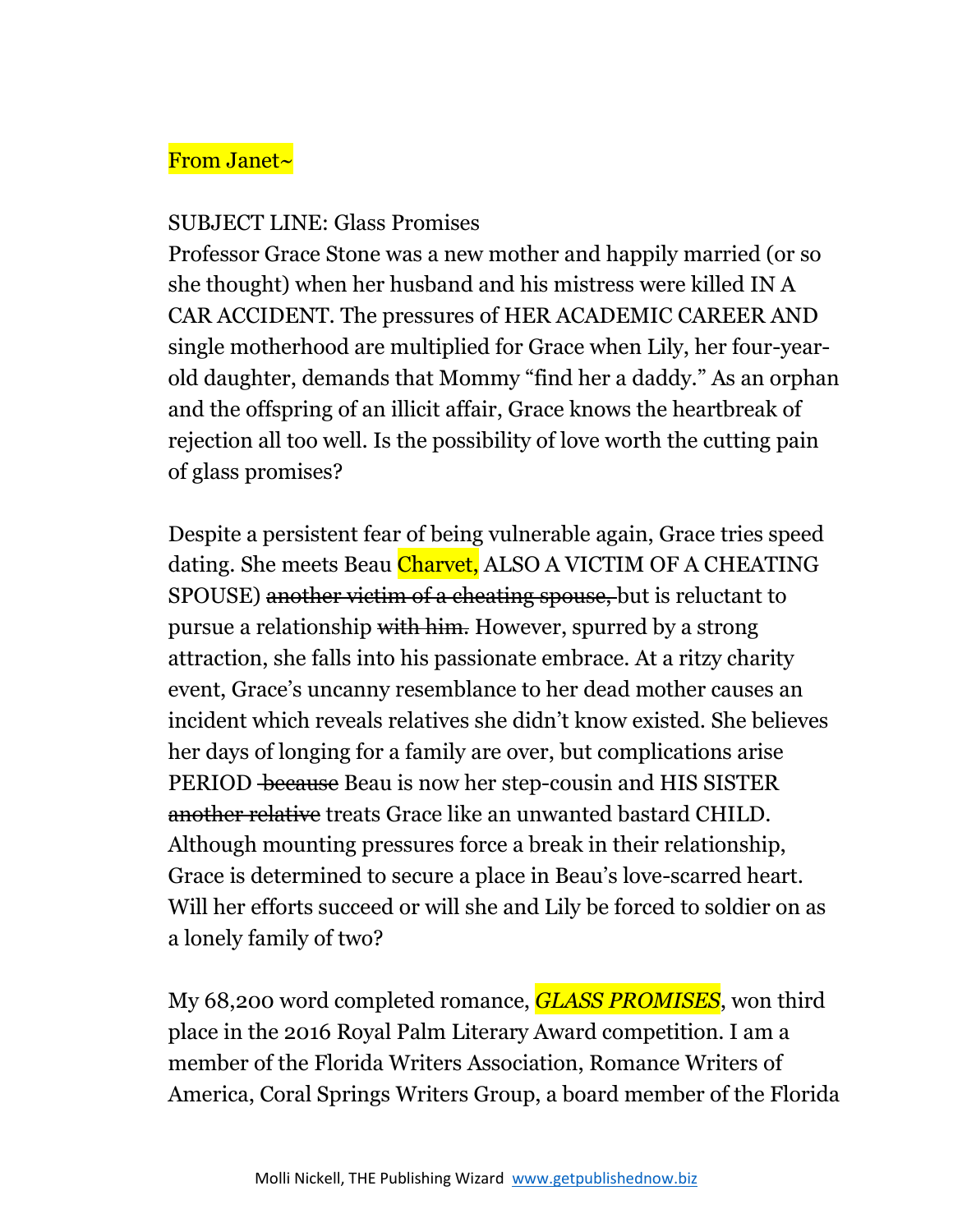Romance Writers, and assistant chairperson for the annual Coral Springs Literary Festival.

#### Synopsis:

Two years into her marriage, GRACE STONE (no caps) is left a widow with a newborn daughter. She obtains her PhD, secures a tenured university position, creates close friendships, and pays off the mortgage on her home. Life is good except for Lily's persistent preschooler demands for a daddy. Despite her vulnerability and fear of rejection, Grace cannot deny her child the love of a father. She reenters the complicated world of relationships with speed dating. Weeks later, when her car is totaled in a freak construction accident, Grace encounters BEAU CHARVET, note: don't cap character's names one of her rejected five minute speed dates. After he assists Grace with the purchase of a new CAR, vehicle, they become intimate...in her garage... (elipses are spaced . . . out) on the trunk of his car. Appalled by her loss of control, Grace shuts down the relationship. However, Beau's patience and genuine feelings compel her to give him another chance.

When Grace discovers a family connection to Beau's stepmother, she's thrilled to have found living relatives. But tensions flare when Beau's sister, Gen, views her as an illegitimate interloper. The strife drives Grace to press Beau for a commitment. Instead of a vow of love, he reveals the emotional scars inflicted by his ex-wife and a fear of risking his heart again. With no hope of a future together, Grace is devastated and ends their relationship.

Despite their breakup, Grace and Beau pledge to maintain a cordial family bond for Lily's sake BECAUSE THEY ARE *FAMILY*. Their new status starts with BEAU'S FAMILY the Charvet's Thanksgiving dinner. The get-together goes well until Gen's seven-year-old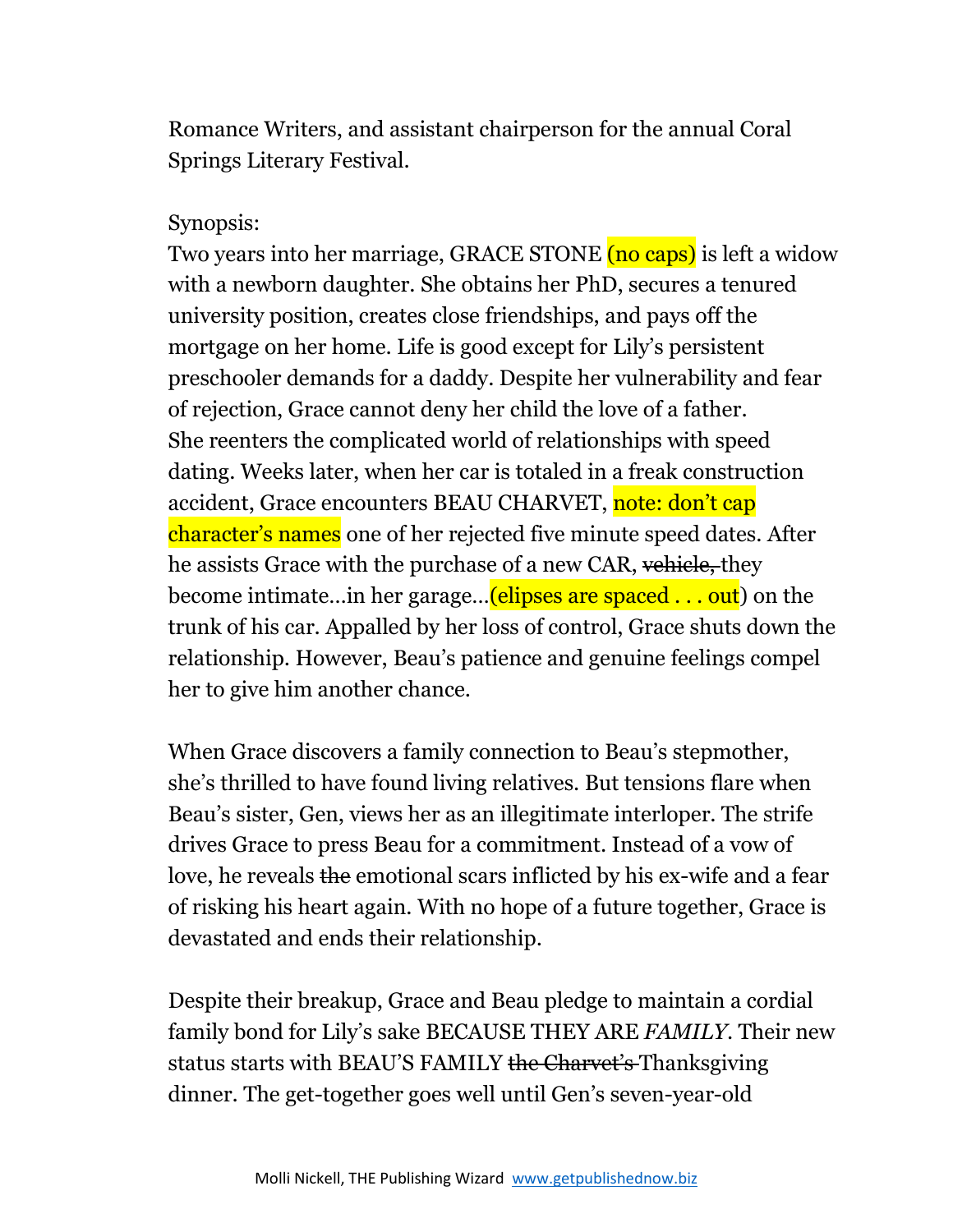daughter locks Lily in a dark cabinet with a "snake". DON'T MAKE THIS TOO IMPORTANT. IT'S SUFFICIENT TO SAY LILY IS LOCKED IN A CLOSET DURING A GAME OF HIDE 'N SEEK. Her childish logic dictates that if Grace left and never came back then her mother would be happy again. NOT GOOD IDEA TO INTRODUCE A NEW ELEMENT INTO THE CORE OF YOUR STORY. All the drama and intrusion forces Grace to question the value of an extended family. But her deep feelings for Beau and a growing attachment to her warts-and-all relatives confirm their worth. So Grace maps out a campaign to win Beau's love and his sister's acceptance.

Tapping into her intellect and femininity, Grace appeals to Beau's masculine desires with flirtations and food. She provides support to Gen who also has been wounded by marital infidelity. On Christmas Day, Lily cries when she receives a bike from Beau. She tells him "only daddies should give bikes to little girls." Touched by Lily's tears, Beau realizes HOW MUCH he wants her and Grace in his heart and life. HE PROPOSES TO GRACE AND LILY. THEY ACCEPT. The next day he asks Grace to marry him. She agrees but says he must get Lily's approval also. Six months later, after their vows are spoken, Lily announces with great satisfaction to the wedding guests, "We just got married."

## TWEAKING COMMENTS? GROUP APPLAUSE AND CLAPPING.

Janet, would it help you to share the first 10 pages of your ms, which would include the first page you revised in prior workshops?

ALSO, DISCUSS DATES for next workshops. We are off on the 17<sup>th</sup>, then on the 24<sup>th</sup> evals are to be made etc. on facebook, with March 31<sup>st</sup> as our last class meeting?